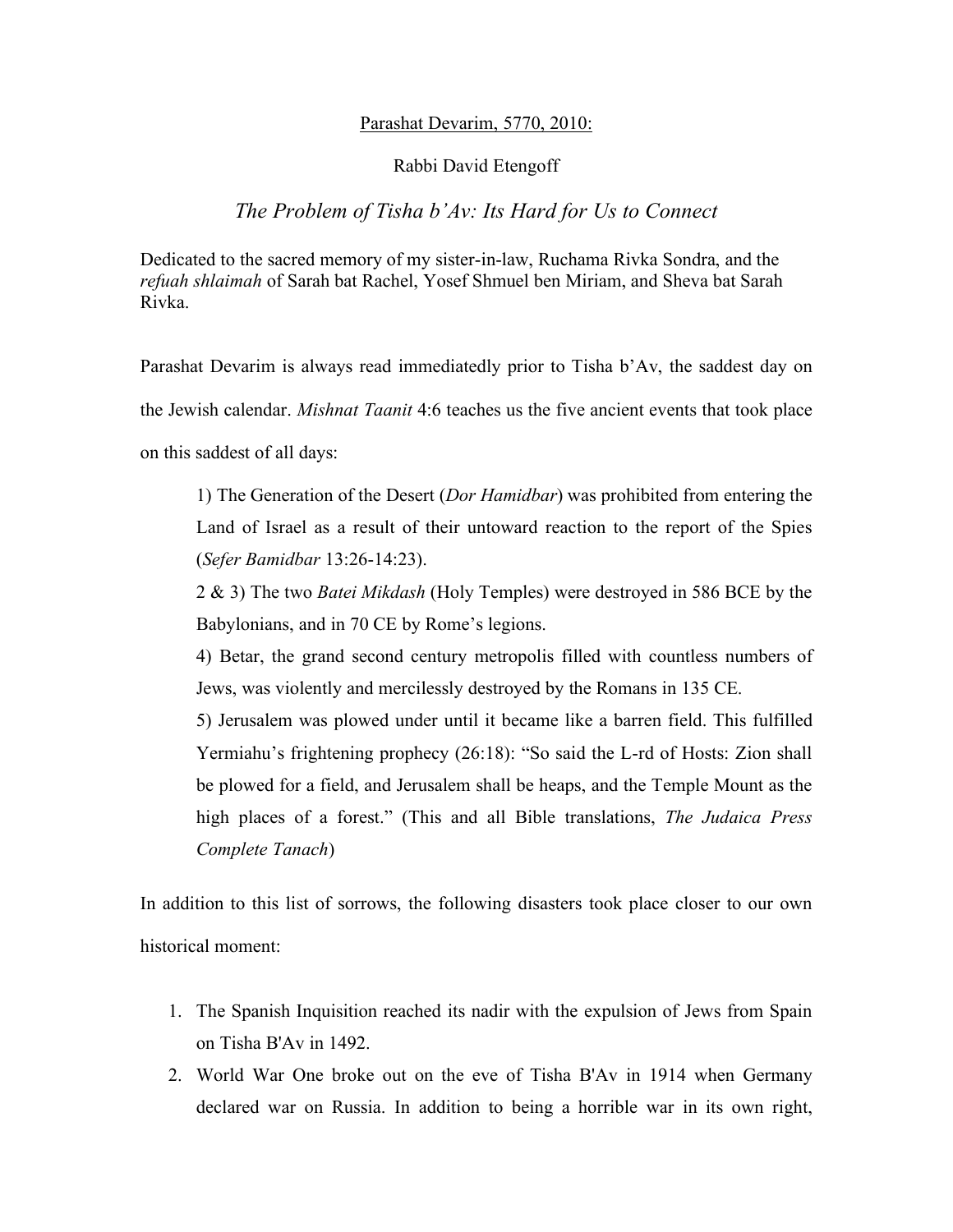wherein thousands of Jews were murdered and entire Jewish towns and villages were destroyed, it set the stage for World War II and the Holocaust.

3. The mass deportation of Jews from the Warsaw Ghetto began on the eve of Tisha b'Av, 1942. Most of them died in the Treblinka death-camp.

Beyond a doubt, each of these tragedies has the potential to bring us to tears and evoke the saddest of all feelings within the depths of our beings. In practice, however, most of us do not react in this manner – neither in regard to the ancient tragedies, nor to the more recent ones. Far too many of us have become inured to the past as we desperately try to live meaningful lives in the present. Our day-to-day economic struggles and personal challenges often leave us little time or energy to focus upon the poignant moments of Jewish history – no matter how distressing and heartrending they may be. Unfortunately, this is the case for most of us – even, and perhaps most clearly, on Tisha b'Av.

We are left, therefore, with a great challenge: How can we relate to Tisha b'Av so that it is not merely a pro forma exercise of fasting, and endow it with depth-level meaning and significance? This is of the utmost importance, since I believe that if we can achieve this goal, we will at one and the same time transform the way we relate to Tisha b'Av – and transform ourselves. Our life experiences have taught us that each of us reacts to very different kinds of approaches. For some, the intellectual gesture achieves the most powerful impact and provides the greatest possibility for change. In contrast, many people are more readily reached through emotional and motivational writings and speakers. Sometimes, however, there is a story or vignette that is so powerful and evocative that it has the ability to reach everyone, and to help us all change. As such, please allow me to share the following incredible, and true story with you.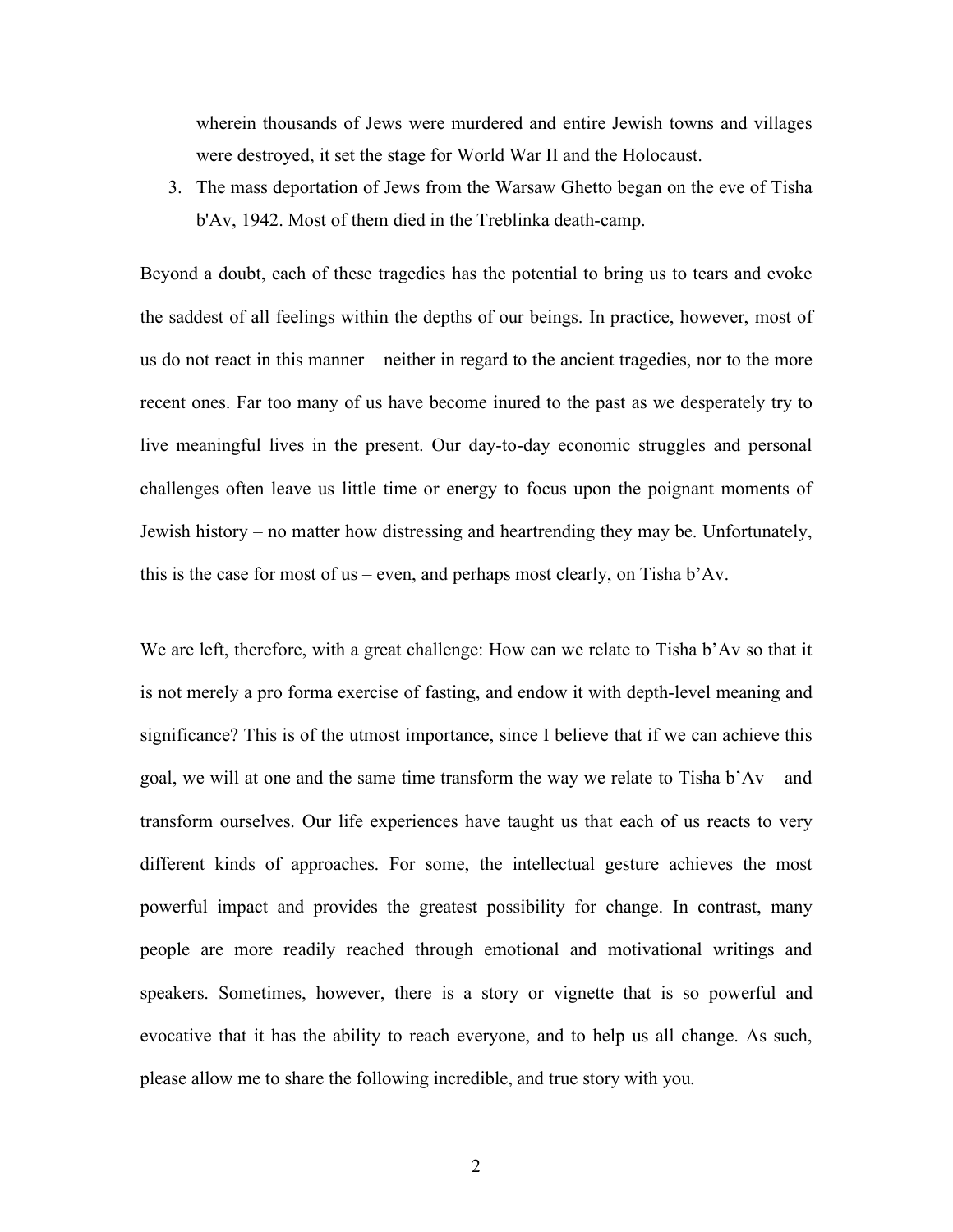Our story takes place in 1993 shortly after Operation Solomon was concluded. As a result of this historic airlift, approximately 14,500 of our Jewish brothers and sisters were rescued from the primitive conditions, persecutions, and grinding poverty that represented Jewish life in Ethiopia. For the first time, Ethiopian Jews had the honor and pleasure of living in freedom in our beloved country, Israel. To place this narrative in its proper context, we must remember that the Ethiopian Jewish community had been completely cut off from the rest of our people for thousands of years. As a result, these probable descendants of the lost tribe of Dan were never exposed to Rabbinic Judaism (i.e. Mishnah and Talmud) and to the events that happened to the rest of the Jewish people subsequent their ancient exile. It should be noted that this story is unusually powerful since it is a first person account by its author, Keren Gottlieb:

As part of my army service in the Israeli army I was placed, to my delight, in a teachers' unit. I served at the Bat Hatzor caravan site located near Gedera. The site held 700 caravans, which housed thousands of new Ethiopian immigrants. In the mornings I taught immigrants at the Yad Shabtai School in Ashdod. In the afternoon and evening hours I served as a counselor on the site.

This was shortly after Operation Solomon in 1993, during which roughly 14,500 Jews form Ethiopia were airlifted to Israel. It was a special and moving operation, and the entire Israeli population was surprised to see that suddenly there were Jews walking around here who had, in fact, been severed from our nation many generations ago.

They observed Shabbat, were familiar with most of the holidays and kept Jewish tradition in a devout and traditional manner. But it was clear that they didn't know everything; the separation they had undergone throughout all those years had influenced their system of traditions.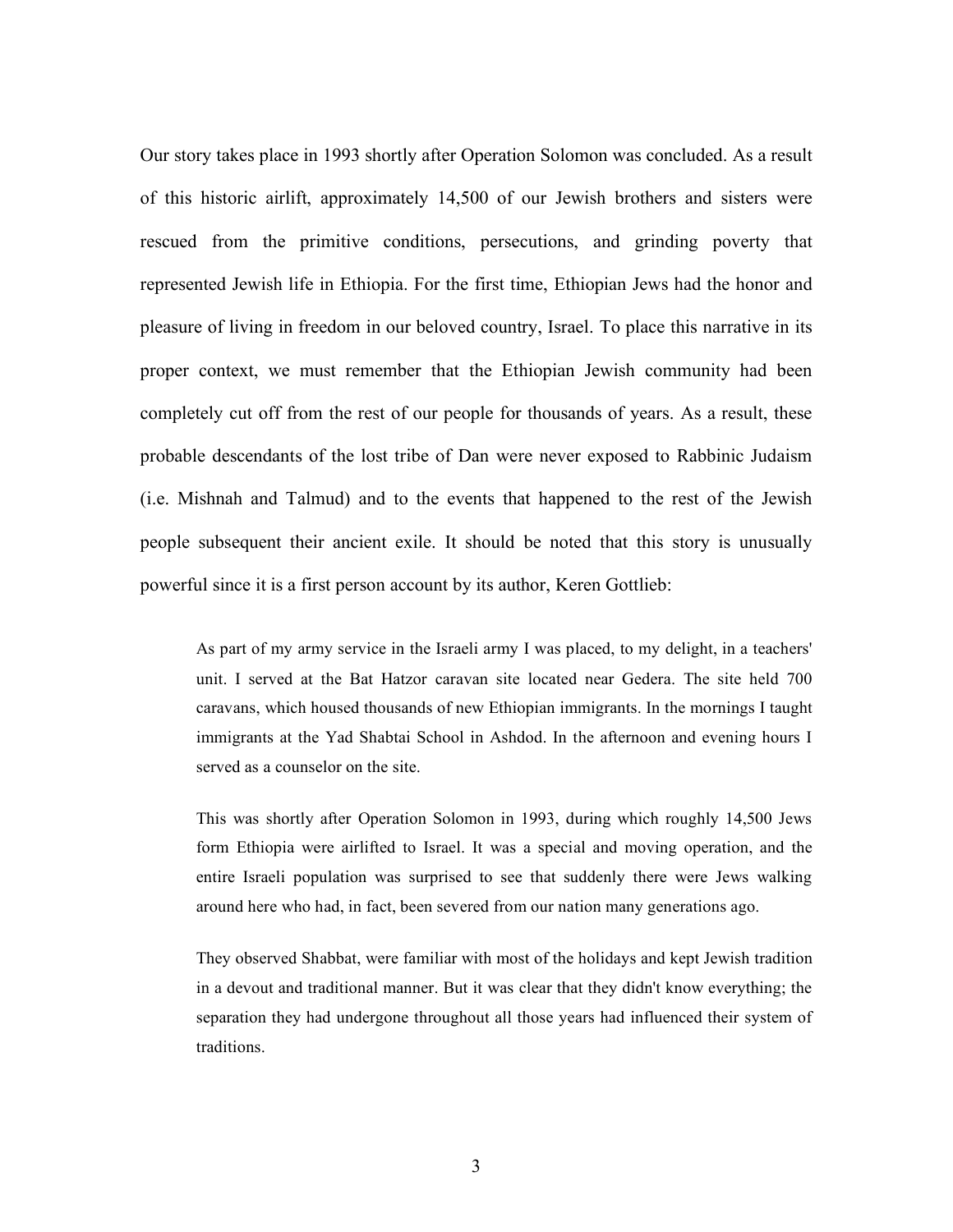They had never heard of Independence Day or Yom Yerushalayim, or even about Purim or Chanukah - none of the latter historical events that took place subsequent to their break-off from the Jewish nation. I realized that unless I concentrated on filling these gaps of knowledge, their adjustment in Israel would never be complete. I decided to allot a considerable amount of time each day to teach them about Judaism.

### **Passover and Ascending to the Temple**

The month of Nissan had arrived and I started teaching about the holiday of Passover. My class consisted of 20 students, 3rd - 6th grade. (They were placed according to their reading level rather than chronological age). These children had come to Israel only a few months beforehand and more than anything else, they loved to hear stories, mainly because they didn't have to read or write in Hebrew which was still quite a difficult task for some of them. My plan was to first connect Passover to the other holidays by very briefly reviewing the three major festivals during the year when the Jewish nation would ascend to Jerusalem.

"Today is the first day of Nissan and Passover is celebrated in this month," I began. "Passover is one of the three festivals when the entire Jewish people used to go to Jerusalem to the Temple." At this point, a student jumped up, cutting me off in midsentence. "Teacher, have you ever been to the Temple?" I smiled at him, realizing that he was somewhat confused. "No, of course not. That was a very long time ago!" My student was insistent, and a few more pairs of eyes joined him. "Fine, it was a long time ago. But were you there? Were you at the Temple a long time ago?" I smiled again, this time slightly confused myself. "*Doesn't he understand? Perhaps my Hebrew is too difficult for him,"* I thought. "No, of course not. That was a *very* long time ago!" Now the rest of the students joined him in an uproar. "You've never been there?" "Teacher, what's it like being in the Temple?" "What does the Temple look like?"

"Quiet!" I tried calming everyone down. "Listen everyone -- there is no Temple! There used to be a Temple many years ago but today we don't have a Temple. It was destroyed, burned down. I have never been to it, my father's never been to it, and my grandfather has never been to it! We haven't had a Temple for 2000 years!" I said these words over and over, having a very hard time believing that this was so strange for them to hear. What's the big deal? This is the reality with which we've all grown up. Why are they so bothered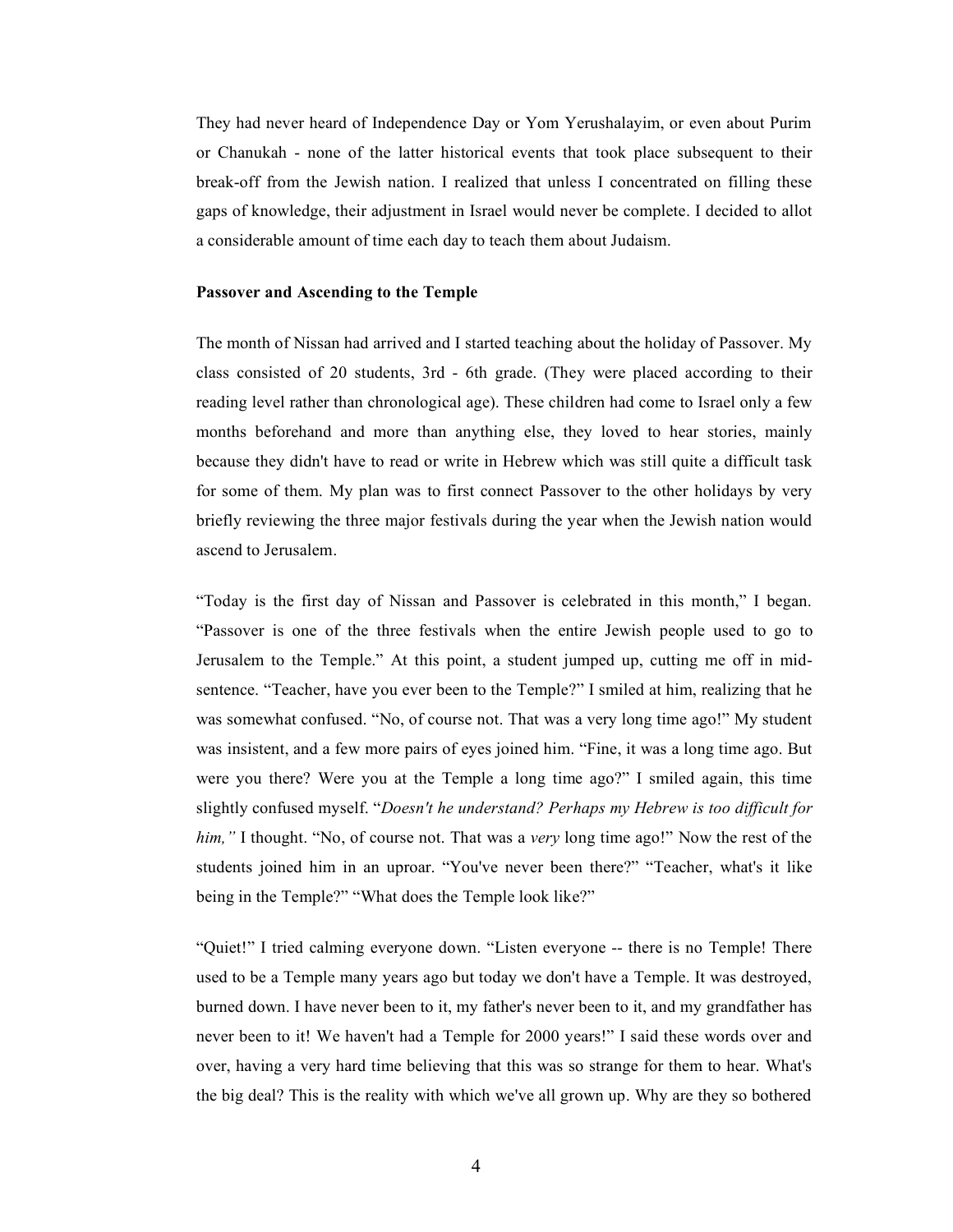by it? The tumult in the class was steadily increasing. They began talking amongst themselves in Amaric, arguing, translating, explaining, shouting, as I lost total control over the class. When the bell rang, they collected their things and ran home. I left the school exhausted and utterly confused.

#### **Next Day's Surprise**

The next morning I was hardly bothered by the previous day's events. In fact, I had nearly forgotten all about the incident. That day I had planed to just teach math, geometry and other secular subjects. I got off the bus and leisurely made my way toward the school. As I neared the gate the guard approached me, seeming a bit alarmed. "Tell me," he said, "do you have any idea what's going on here today?" I tried recalling a special activity that was supposed to be going on, or some ceremony that I had forgotten about, but nothing exceptional came to mind. "Why do you ask?" I asked him. "What happened?" He didn't answer. He only pointed towards the entrance to the school. I raised my head and saw a sizeable gathering of Ethiopian adult immigrants -- apparently, my students' parents. *What are they doing here? And what are they yelling about?* I went over to them, attempting to understand what was the matter from the little Amaric that I knew.

As I came closer, everyone quieted down. One of the adults whose Hebrew was on a higher level, asked me, "Are you our children's teacher?" "Yes," I answered. "What is the matter, sir?" "Our children came home yesterday and told us that their teacher taught them that the Temple in Jerusalem no longer exists. Who would tell them such a thing?" He looked at me in anger. "I told them that. We were discussing the Temple and I felt that they were a bit confused. So I explained to them that the Temple had been burned down thousands of years ago and that today, we no longer have a Temple. That's all. What's all the fuss about?"

He was incredulous. "What? What are you talking about?" I was more confused than ever. "I don't understand. What are you all so angry about? I simply reminded them of the fact that the Temple was destroyed and that it no longer exists today." Another uproar - this one even louder than before. The representative quieted the others down, and again turned to me. "Are you sure?" "Am I sure that the Temple was destroyed? Of course I'm sure!" I couldn't hide my smile. What a strange scene. The man turned to his friends and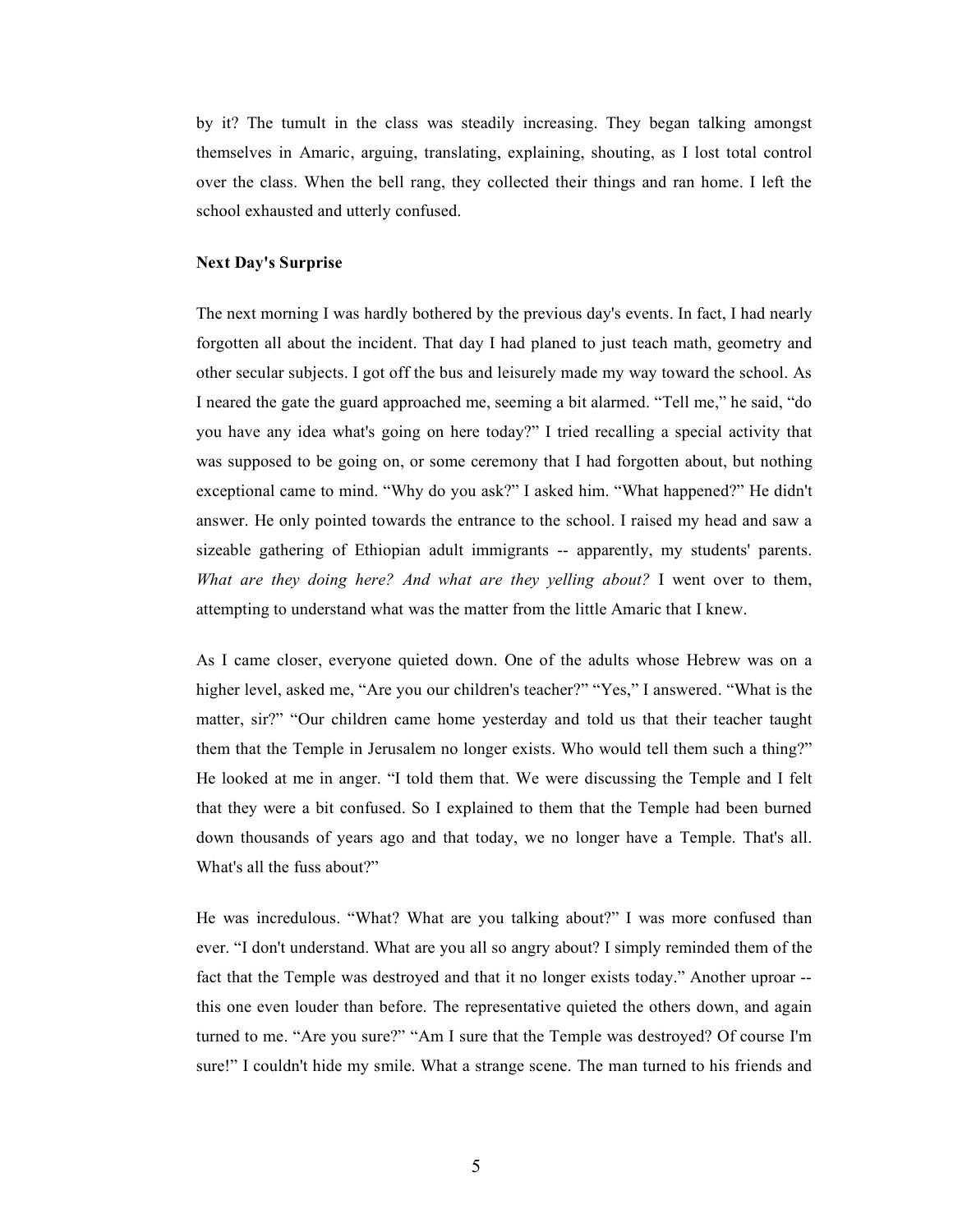in a dramatic tone translated what I had told him. At this point, things seemed to be finally sinking in.

Now, however, a different scene commenced: one woman fell to the ground, a second broke down in tears. A man standing by them just stared at me in disbelief. A group of men began quietly talking amongst themselves, very fast, in confusion and disbelief. The children stood on the side, looking on in great puzzlement. Another woman suddenly broke into a heart-rending cry. Her husband came over to her to hug her. I stood there in utter shock. I felt as if I had just brought them the worst news possible. It was as if I had just told them about the death of a loved one. I stood there across from a group of Jews who were genuinely mourning the destruction of the Temple. (http://www.aish.com/h/9av/aas/48961761.html)

We live at a time when Keren Gottlieb's words are the order of the day:

"Listen everyone - there is no Temple! There used to be a Temple many years ago but today we don't have a Temple. It was destroyed, burned down. I have never been to it, my father's never been to it, and my grandfather has never been to it! We haven't had a Temple for 2000 years!" … What's the big deal? This is the reality with which we've all grown up."

For most of us, when we are truly honest with ourselves, Keren's words: "What's the big deal? This is the reality with which we've all grown up," ring all too true. Yet, the end of the story teaches us how we should encounter Tisha b'Av so that we can truly appreciate the loss of our *Batei Mikdash*:

A man standing by them just stared at me in disbelief. A group of men began quietly talking amongst themselves, very fast, in confusion and disbelief. The children stood on the side, looking on in great puzzlement. Another woman suddenly broke into a heartrending cry. Her husband came over to her to hug her. I stood there in utter shock. I felt as if I had just brought them the worst news possible. It was as if I had just told them about the death of a loved one. I stood there across from a group of Jews who were genuinely mourning the destruction of the Temple.

Approximately 2700 years ago, the great  $8<sup>th</sup>$ -century BCE Judean prophet, Yeshiyahu (Isaiah), declared: "Rejoice with Jerusalem and exult in her all those who love her: